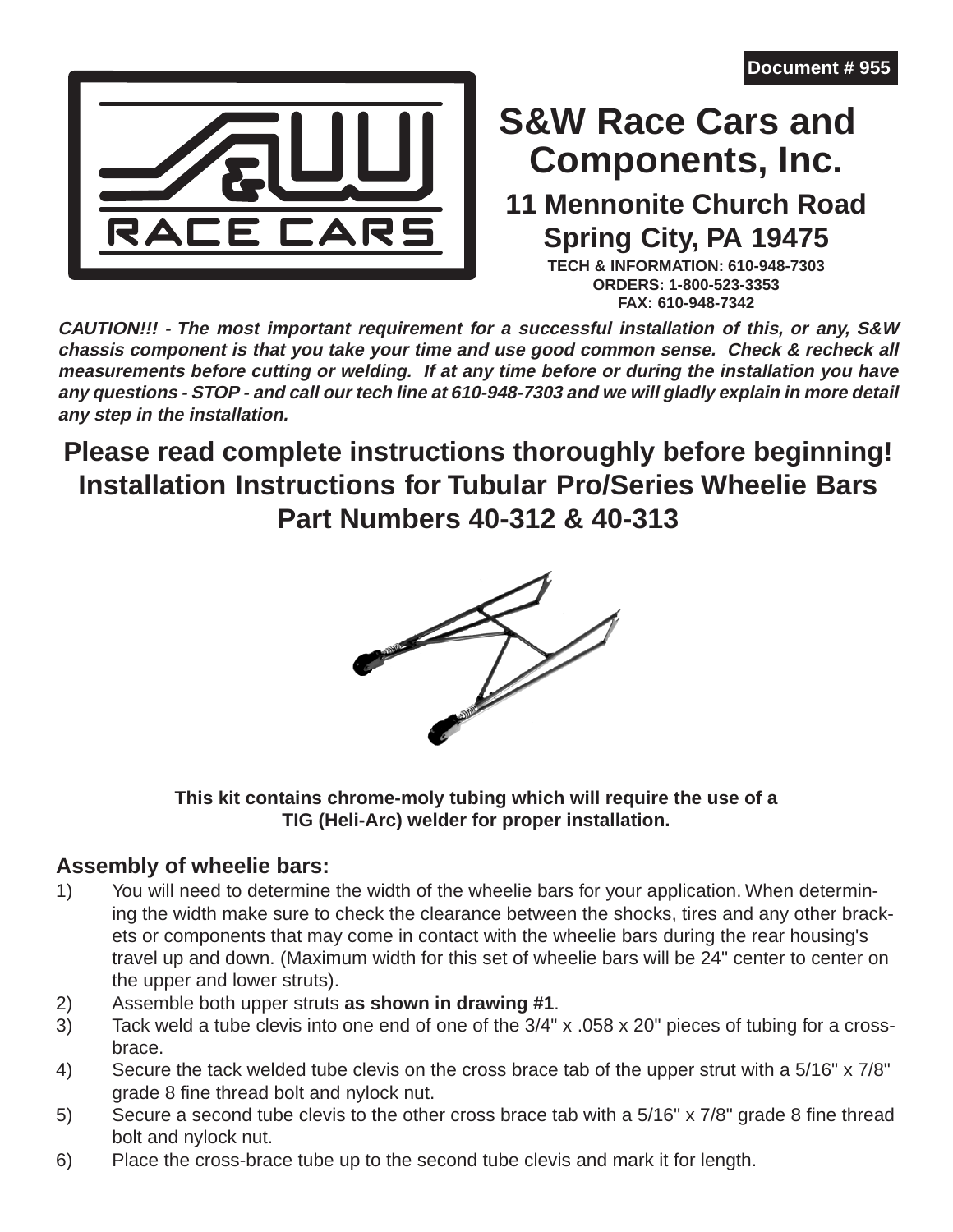- 7) Remove the cross-brace and the second tube clevis from the struts.
- 8) Cut the cross-brace to length ( the length will vary depending on the width you determined in step  $# 1$ ).
- 9) Tack weld the second tube clevis to the cross-brace.
- 10) Tack weld the support-brace bracket to the **center** of the cross-brace.
- 11) Reinstall the cross-brace to the two upper struts.
- 12) Square the wheelie bar assembly by "X" measuring **as shown in drawing #3**.
- 13) Tack weld a tube clevis into another 3/4"x.058x20" piece of tubing for a support brace.
- 14) Secure the tack welded tube clevis to the support-brace bracket on the cross-brace with a 5/16"x7/8" grade 8 fine thread bolt and nylock nut. (See **drawing #3** for placement of the support-braces.)
- 15) Secure a second tube clevis to the support-brace tab on the upper strut with a 5/16'x7/8" grade 8 fine thread bolt and nylock nut.
- 16) Place the support-brace up to the second tube clevis and mark it for length.
- 17) Remove the support-brace and second tube clevis and cut the support-brace to length.
- 18) Tack weld the second tube clevis into the support-brace.
- 19) Reinstall the assembled support-brace to the cross-brace and upper strut.
- 20) Repeat steps 13 through 19 for a second support-brace.
- 21) Assemble the two upper struts to the lower strut wheel brackets securing them in place with a quick release wheelie bar pin. **( As shown in drawing #s 1& 2 ).**
- 22) Install the two housing brackets to the upper and lower struts **as shown in drawing # 1 & 2**, securing them in place with two 3/8"x1-1/4" grade 8 fine thread bolt and nuts.
- 23) Recheck for square **as shown in drawing #3**.
- 24) Install the two wheel spacers into the wheels and install the wheels into the wheel brackets with the 3/8"x2-1/2" grade 8 bolts and nylock nuts.

#### **Preparation for installation of wheelie bars:**

- 25) Raise the car to a comfortable working height and level it front to back and side to side.
- 26) In order to insure that your wheelie bars are centered in the car properly, you must first find the chassis centerline (C/L). The chassis C/L is the midpoint line that runs the length of the car. To find the C/L, drop a plumb line from the same two points on opposite sides of the car to the shop floor. Do this at the front and rear of the car. We suggest using the front control arm mounting points and the seam between the rear of the rocker panel and the quarter panel. Now measure half the distance between the plumb line marks on the floor. Each of these half distances can be connected and a straight line can be drawn on the floor running from from to back, which represents the center line of the car. It is a good idea to drop a plumb line to the C/ L line on the floor and transfer it onto the car by punching marks on a few crossmembers. Now if you have to move the car or when you do future work, the C/L can be quickly reestablished. The C/L can also be used for suspensions alignment work.

#### **Installation of wheelie bars:**

- 27) Position the assembled wheelie bar up to the rear housing centering it under the car using the chassis C/L you found in step # 26, also make sure the wheels of the wheelie bar are 3" to 4" from the ground to the bottom of the wheel **as shown in drawing #2**.
- 28) Tack weld the housing brackets to the rear housing.
- 29) Recheck all Measurements and clearances including tire and body clearance.
- 30) If all measurements and clearances are okay, remove the wheelie bar assembly from the housing brackets.
- 31) Finish welding housing brackets to the housing.
- 32) Remove the support braces and cross-brace from the upper struts and finish welding all the welds.
- 34) Reassemble and reinstall the wheelie bar to the car.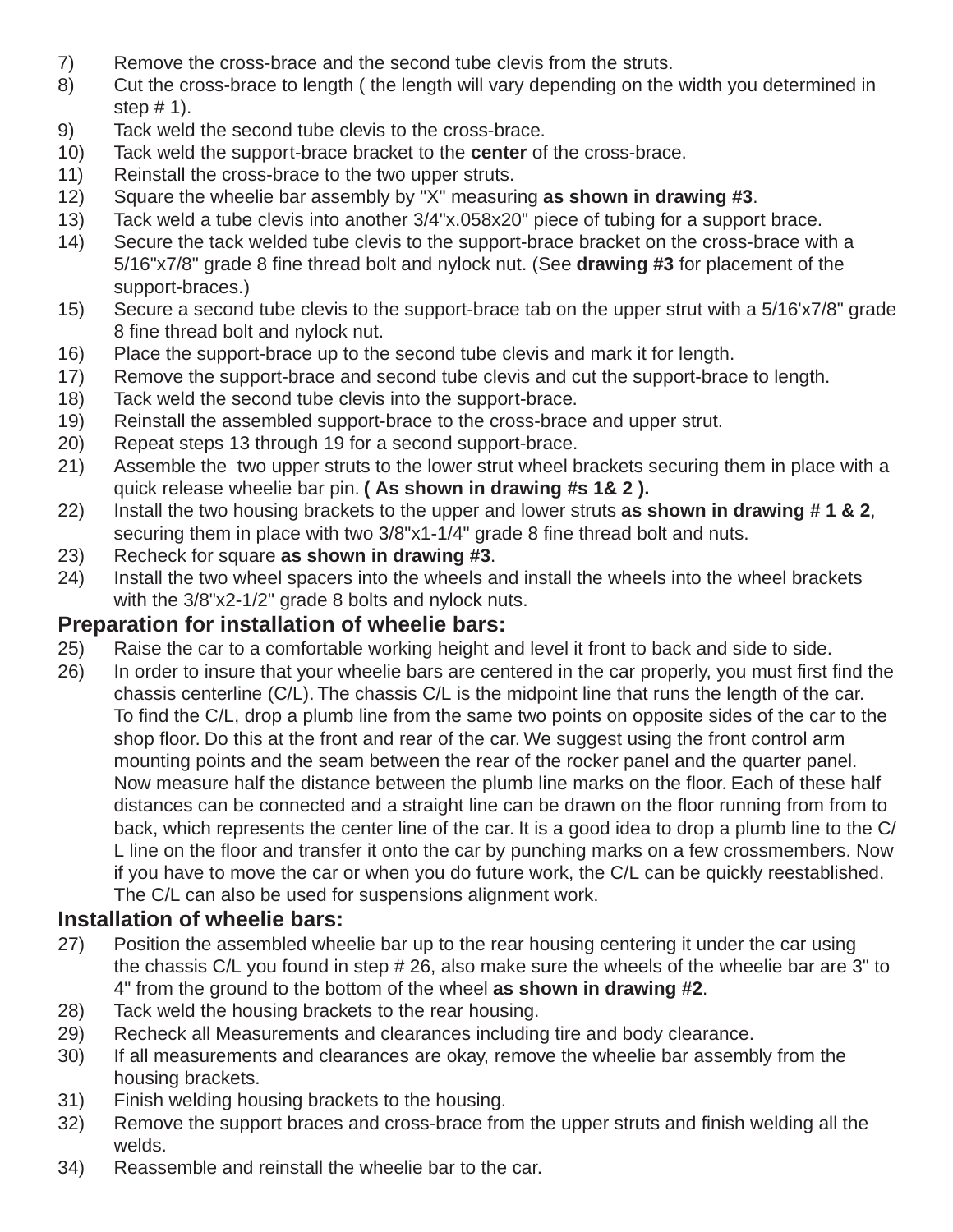## **Installation Diagram for 54" Tubular Wheelie Bars**

#### **DRAWING # 2 SIDE VIEW**